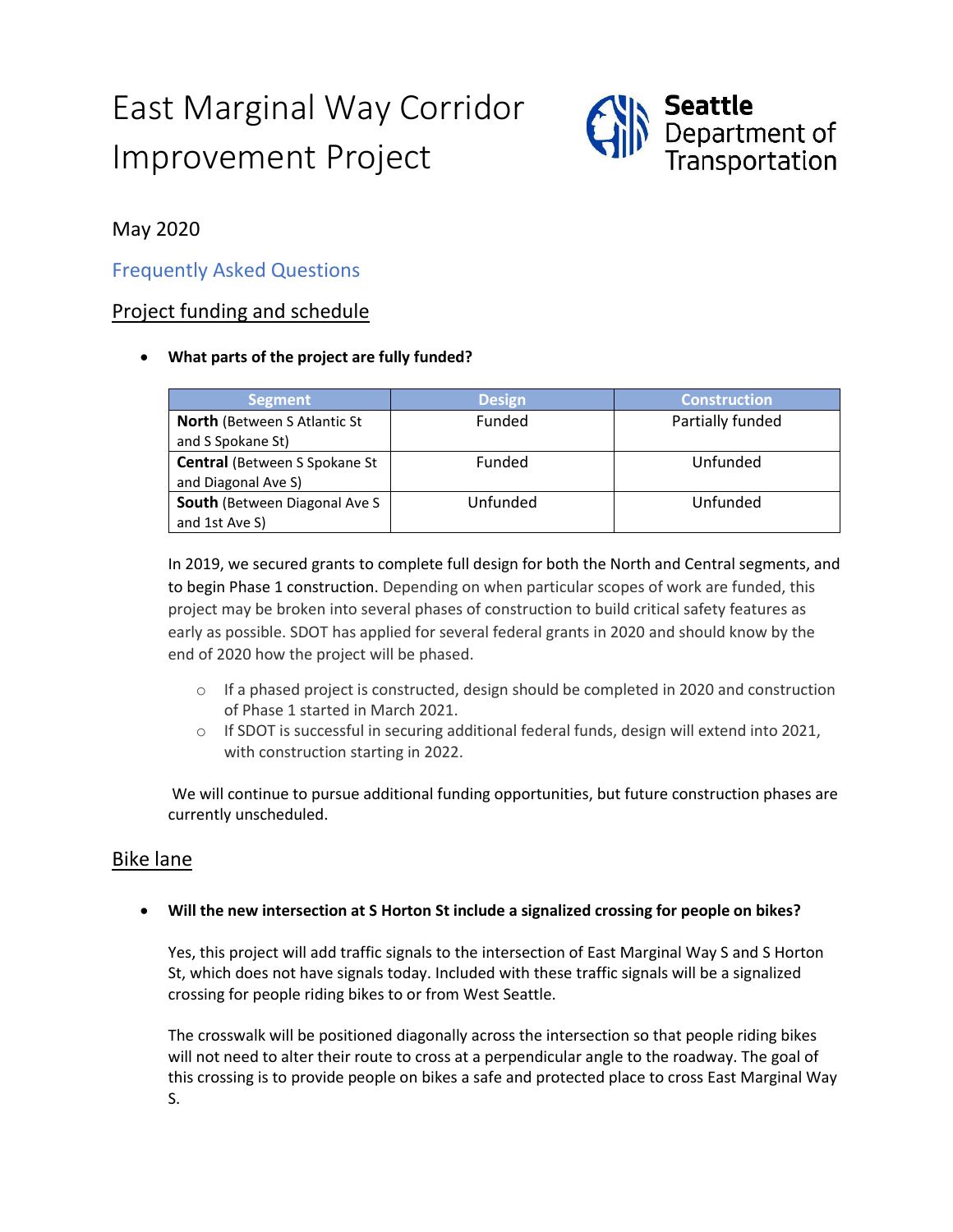### • **How will the new signals at S Hanford St and S Horton St work?**

The new traffic signals will use intelligent systems to detect cyclists in the bike lane.

The signals at at S Hanford St and S Horton St will use sensors in the pavement to identify cyclists before they arrive at the intersection and trigger a crossing signal. Cyclists will not need to rely on push buttons to trigger a signal change. The goal of the system is to minimize wait time for cyclists and facilitate a safe and predictable crossing for cyclists riding to or from West Seattle.

### • **How tall will the barrier between the protected bike lane and the roadway be?**

The barrier will measure 42 inches high in total, consisting of three feet of concrete with a sixinch handrail or fencing on top of it. It will separate the bike lane and the roadway, reducing the risk of conflicts between people on bikes and vehicles.

### • **Will SDOT be able to maintain the new protected bike lane?**

The new bike lane will be designed to minimize maintenance needs as much as possible. The concrete barrier that separates the protected bike lane from the roadway will help keep debris out. Where the concrete barrier is not needed, the design team is considering a raised section of planting strip to help keep roadway debris out of the bike lane.

When debris does gather in the bike lane, SDOT has two four-foot-wide street sweepers that are used to clean bike lanes. The protected bike lane on East Marginal Way S will easily fit one of these sweepers.

Additionally, we have received feedback that large puddles can form in the current bike lane when it rains, making it difficult for people on bikes to ride in their designated lane. The new bike lane will be designed to avoid water collecting there. Our design team is also considering drainage on the East Marginal Way S roadway to avoid the creation of large puddles that would splash into the bike lane.

## • **Why does the protected bike lane end at S Spokane St and continue south as a shared-use path?**

As the project extends south of S Spokane St into a commercial area of East Marginal Way S, right-of-way constraints mean less space for a protected bike lane to be built alongside a new sidewalk for pedestrians. During design, we explored different options to determine if there was a way to add separate bike and pedestrian facilities, but none of the options considered proved to be viable.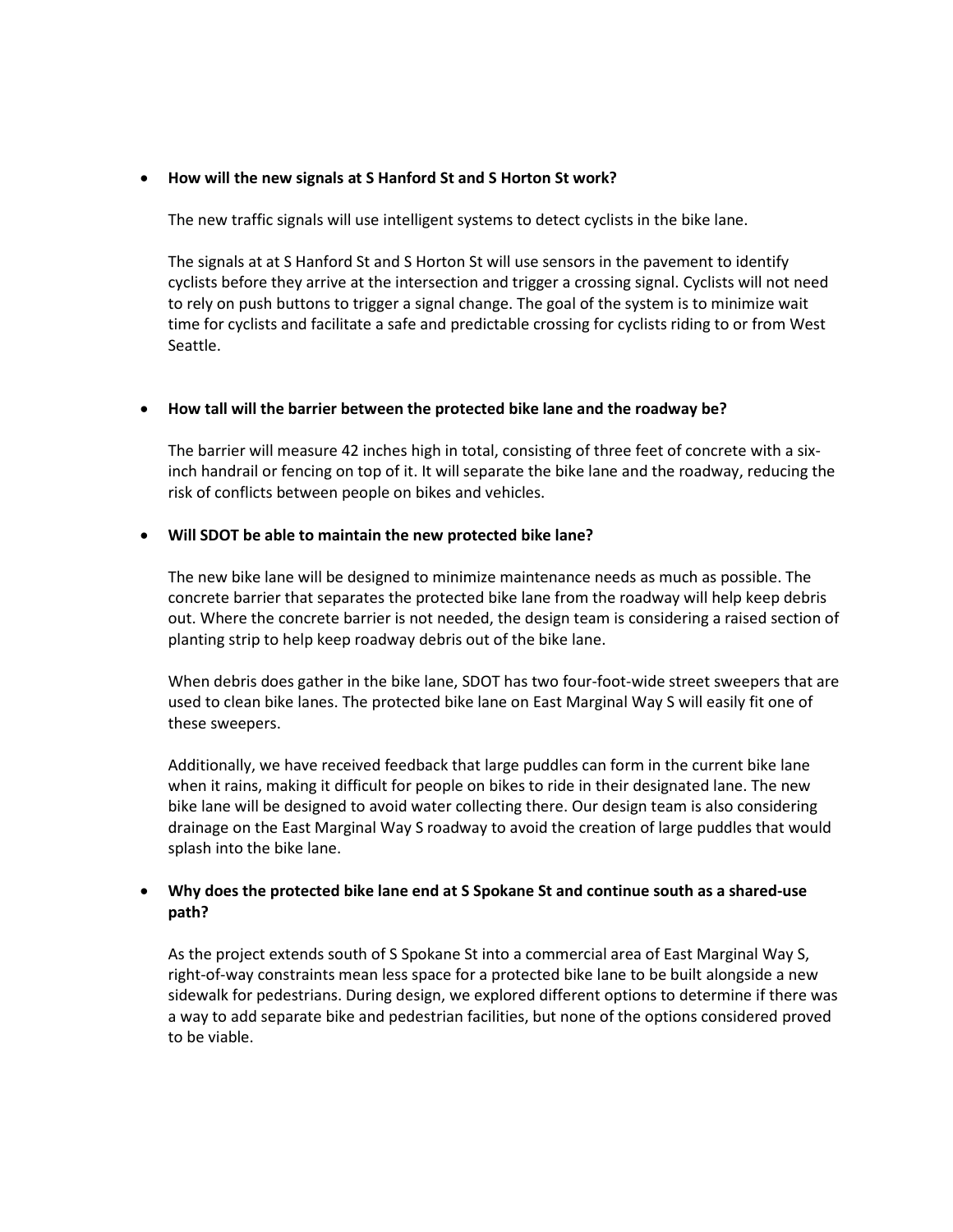## • **Will the shared-use path eventually extend to the 1st Ave S Bridge?**

Because of the train tracks that extend south of Diagonal Ave S, we will not be able to continue the shared-use path on the west side of the street beyond that point. We have completed a preliminary design that includes constructing missing sidewalks on the east side of the street, as well as transit stop improvements and signal improvements to improve safety for people walking. The plan for bicycle facilities in this area will be included in the City of Seattle's next [Bicycle Master Plan](https://www.seattle.gov/transportation/document-library/citywide-plans/modal-plans/bicycle-master-plan) update, which will be released in 2024.

The remainder of this section of the project is currently unfunded, however we will continue to pursue additional funding opportunities.

## • **Will SDOT include lighting along the bike lane under the viaduct?**

Yes, the new section of bike trail that travels under the viaduct will have nighttime lighting at a level consistent with other sections of the bike path.

## Traffic

## • **Will the project improve the crossing for people on bikes at S Atlantic St?**

Currently, northbound to eastbound vehicles must cross the bike lane in order to access the right turn lane on East Marginal Way S. The new protected bike lane will be located farther to the east, under the viaduct and away from traffic, eliminating the need for vehicles to cross the bike lane to turn right onto S Atlantic St.

The protected bike lane will have a signalized crossing at the intersection of East Marginal Way and S Atlantic St, so people on bikes will get a protected signal cycle to cross the street and access the Elliott Bay Trail.

## • **What is the Heavy Haul Network? What is the Heavy Haul permit and how does it benefit businesses?**

The [Heavy Haul Network](https://www.seattle.gov/Documents/Departments/SDOT/Services/Parking/Proposed_HHC_MAP_15.pdf) is a system of streets in Seattle that are designed to accommodate overweight vehicles, making it easier for freight to move through the city and reduce congestion around the port. East Marginal Way S, between S Holgate St and Diagonal Ave S, is part of this network. Once funded, the new roadway surface on East Marginal Way S will consist of 15-inchthick concrete, which will have a longer lifespan and require less maintenance than the current asphalt surface.

The Heavy Haul permit is required for overweight vehicles operating within the network and provides a single system for overweight vehicles, reducing the need for passenger vehicles to mix with freight traffic on other streets. Learn more about the Heavy Haul syste[m here.](https://www.seattle.gov/transportation/permits-and-services/permits/parking-permits/heavy-haul-network-permits)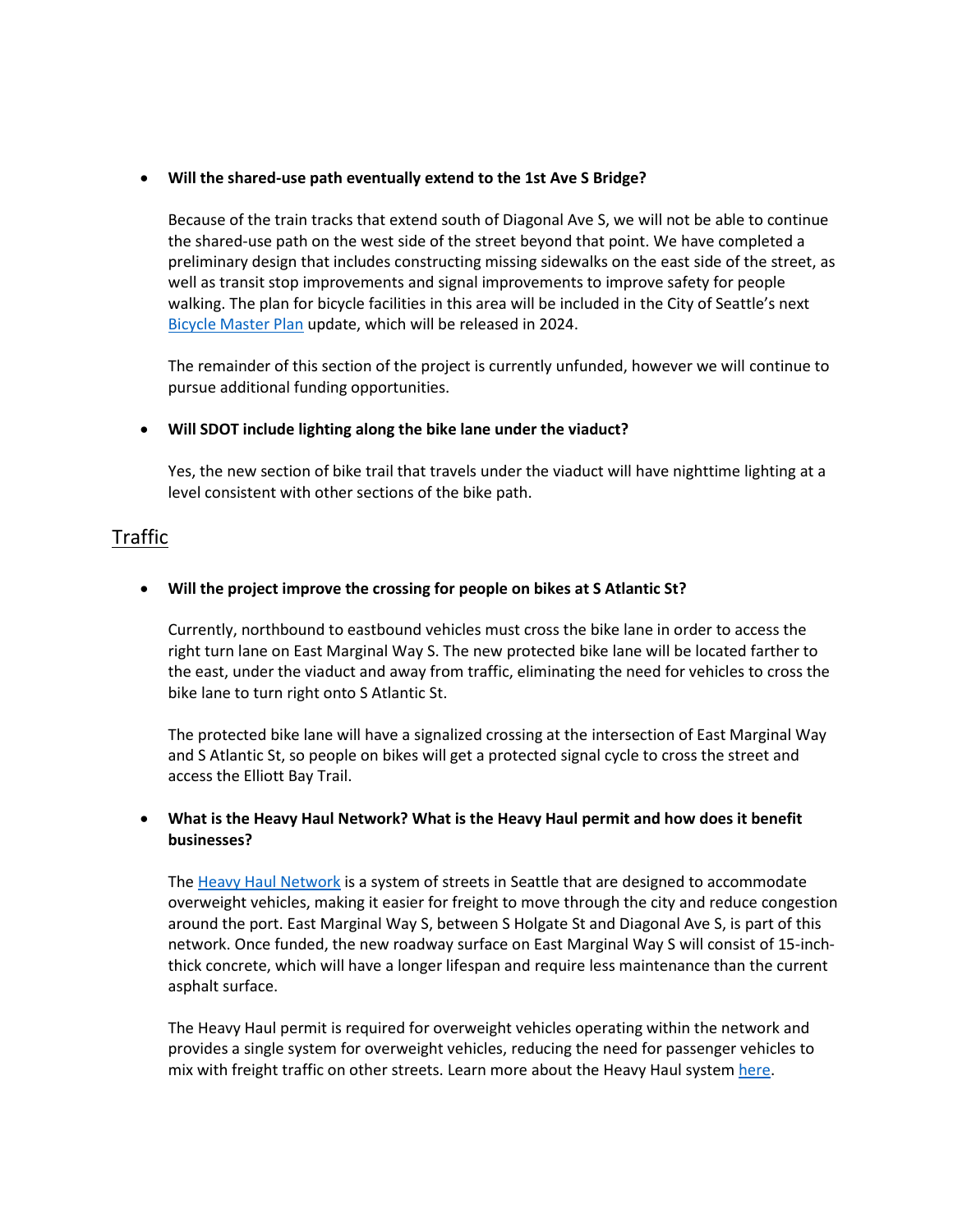## • **Will the project help congestion on 1st Ave S or 4th Ave S?**

The East Marginal Way Corridor Improvement Project does not include work on these streets. However, once we receive funding to rebuild the roadway on East Marginal Way S and upgrade the intersections at S Hanford St and S Horton St, more vehicles may use East Marginal Way S instead of 1st Ave S or 4th Ave S.

## • **What will the speed limit be on East Marginal Way S?**

As part of Seattle's [Vision Zero](https://www.seattle.gov/visionzero) goal to end all traffic deaths and serious injuries by 2030, the speed limit on East Marginal Way S will be reduced from 35 miles per hour to 25 miles per hour. We expect this change to take effect in 2021 before we begin construction on the North [Segment,](https://www.seattle.gov/transportation/projects-and-programs/programs/freight-program/east-marginal-way-corridor-improvement-project#North%20Segment) between S Atlantic St and S Spokane St.

## Public spaces

## • **What are next steps for the opportunity areas you showed on the project map?**

### Visit [the project website](https://www.seattle.gov/transportation/projects-and-programs/programs/freight-program/east-marginal-way-corridor-improvement-project) to view the project map

At the north end of the project, between S Atlantic St and the entrance to Jack Perry Memorial Park, the City of Seattle owns land that is currently being used for a nearby construction project. Once that project is complete, this space will become available for a different use.

While it is not part of the East Marginal Way Corridor Improvement Project, this project has sparked a conversation about how this space can be used in the future, such as public art, recreation space, or another use with some benefit to the public. We are keeping track of suggestions from community members about what they want to see in this space. Next steps for creating uses in these spaces would need to be generated by organizations willing to work with SDOT's Street Use division regarding permitting.

For questions about this public space use or if you have ideas for potential uses, please email us a[t EastMarginal@seattle.gov.](mailto:EastMarginal@seattle.gov)

## • **Will the project add a public restroom to this area?**

A public restroom is outside of the scope of this project, however we heard from some survey respondents that they would like to see a restroom available along East marginal Way S. As we work with the community to identify how public spaces in this area can be used the future, we will keep this feedback in mind as a potential feature to include.